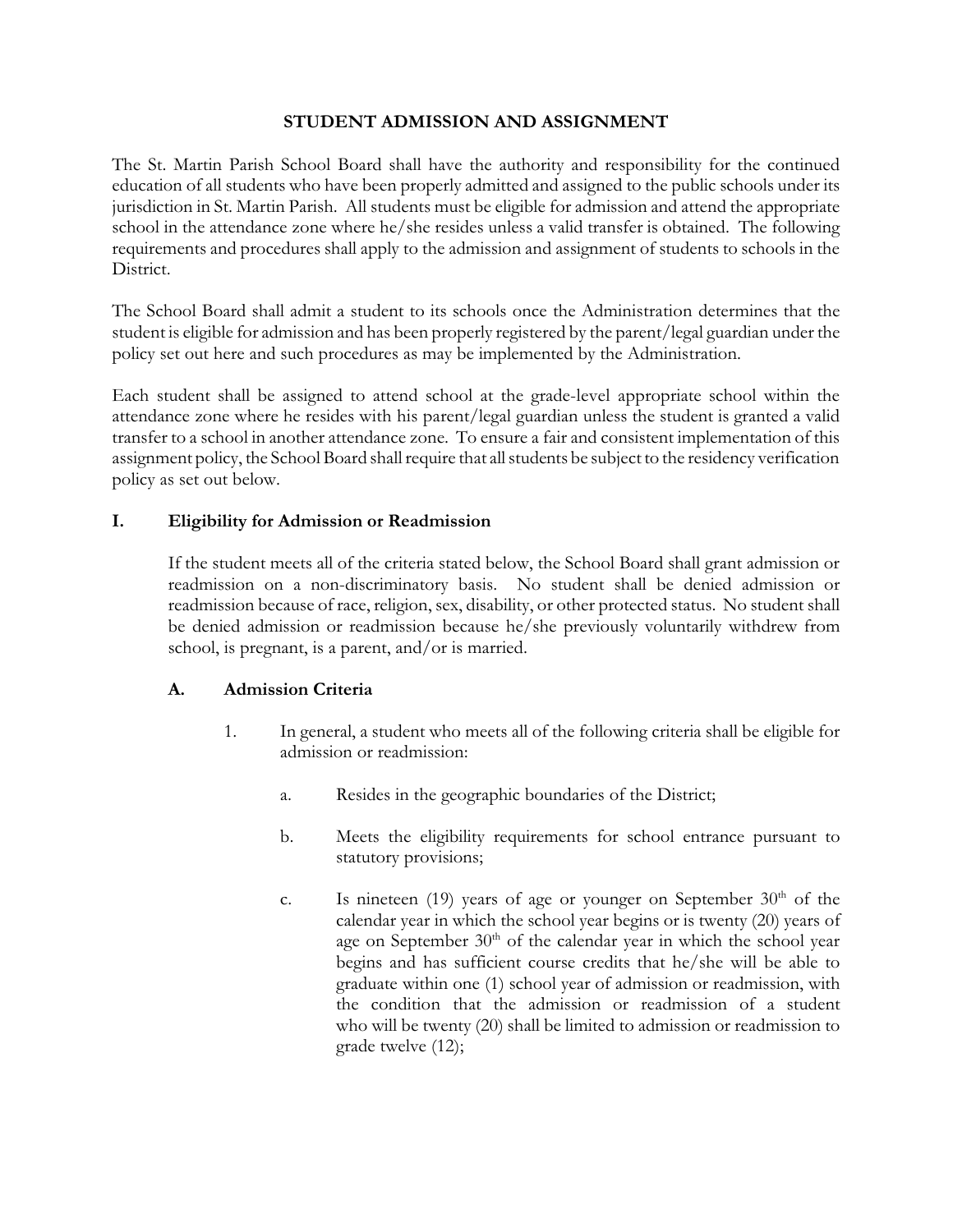- d. Has not received a high school diploma or its equivalent; and
- e. Is otherwise eligible for enrollment in a public school pursuant to state law and the policies of the School Board and the Louisiana Board of Elementary and Secondary Education.
- 2. Admission of Students with Exceptionalities

The admission or readmission of a student with an exceptionality shall be subject to federal and state law governing the age of eligibility for services for students with exceptionalities.

3. Admission of Expelled Students

No student who has been expelled in accordance with state law from any public school in the State of Louisiana shall be admitted to any school in the District except upon review and approval of the School Board.

No student who has been expelled from any nonpublic school in the State of Louisiana or from any school, public or nonpublic, outside of the State of Louisiana for committing any of the offenses enumerated in state law as grounds for an expulsion shall be admitted to any school in the District except upon review and approval of the School Board.

4. Admission of Students who Commit a Felony

The conviction of any student of a felony or the incarceration of any student in a juvenile institution for an act, whether committed in Louisiana or any other state or country, which had it been committed by an adult would have constituted a felony in Louisiana, may be sufficient cause for the Superintendent to refuse admission of the student to any school in the District except upon review and approval of a majority of the elected members of the School Board.

5. Admission of Homeless Students

Except as provided above with regard to students who have been expelled, no provision in this or any other School Board policy shall be interpreted to impede the immediate or continued enrollment of homeless youth as addressed in policy JBCBB, Homeless Children and Specifically, the School Board shall comply with the requirements of the McKinney-Vento Homeless Assistance Act, 42 U.S.C. §11431, with regard to the registration, enrollment, and assignment of any child who is homeless, as defined under that federal law.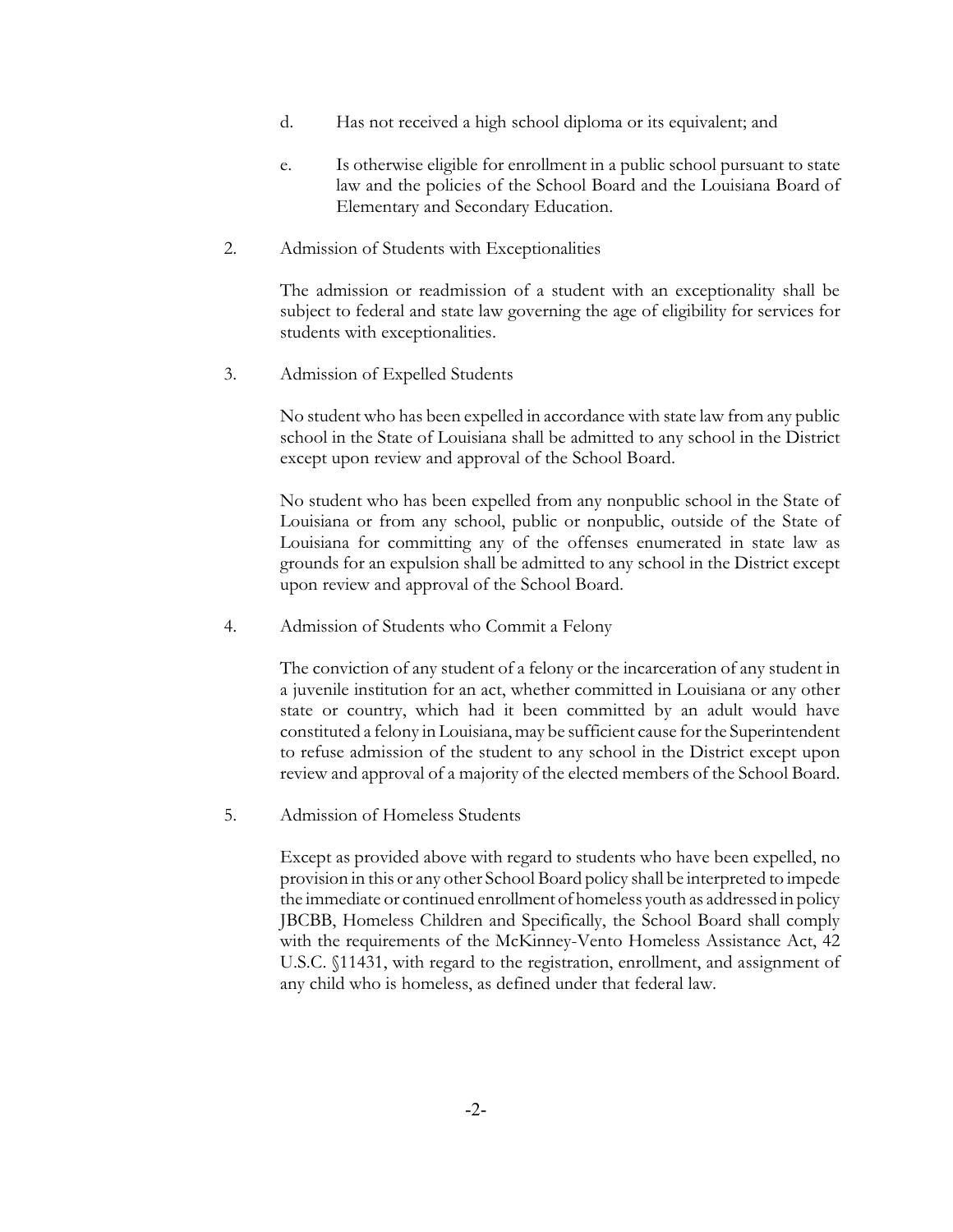### **B. Pre-admission Requirements**

No student shall be granted initial admission to any school in the District until the following items are presented to the appropriate school official by the parent/legal guardian:

1. An official birth certificate

A short-form birth certification card shall be acceptable. Only records from the local or state registrar of vital statistics shall be accepted for children born in Louisiana, except as otherwise provided herein. In the event a student presents for admission within fifteen (15) days of or after the first day of class in any given year, the child shall be conditionally admitted but the parent/legal guardian must submit the required certificate as follows: (a) for a child born in Louisiana, within fifteen (15) days of the date of initial registration; or (b) for a child born outside of Louisiana, within thirty (30) days of the date of initial registration. In cases where birth certificates and/or birth verification forms cannot be obtained, the Superintendent or his/her designee may accept other positive documentary proof of age and parentage that may be available; however, such discretion must be exercised on a case-by-case basis in consideration of special extenuating circumstances. The Superintendent or his/her designee shall also retain the discretion to consider the circumstances on a case-by-case basis to determine whether or not a student may be permitted to continue in school upon failure to submit the required birth certificate.

2. Immunization records

A doctor's immunization record or other satisfactory evidence of immunity to or immunization against vaccine-preventable diseases according to the age appropriate schedule approved by the Louisiana Office of Public Health, Department of Health and Hospitals shall be acceptable.

3. Previously Attended School Records

When a student is transferring from a school outside of the District, all official school records from the school(s) where the student previously attended must be provided. The information needed to request and accesssuch records aswell as the necessary authorization to obtain and/or access any and all such records must be provided.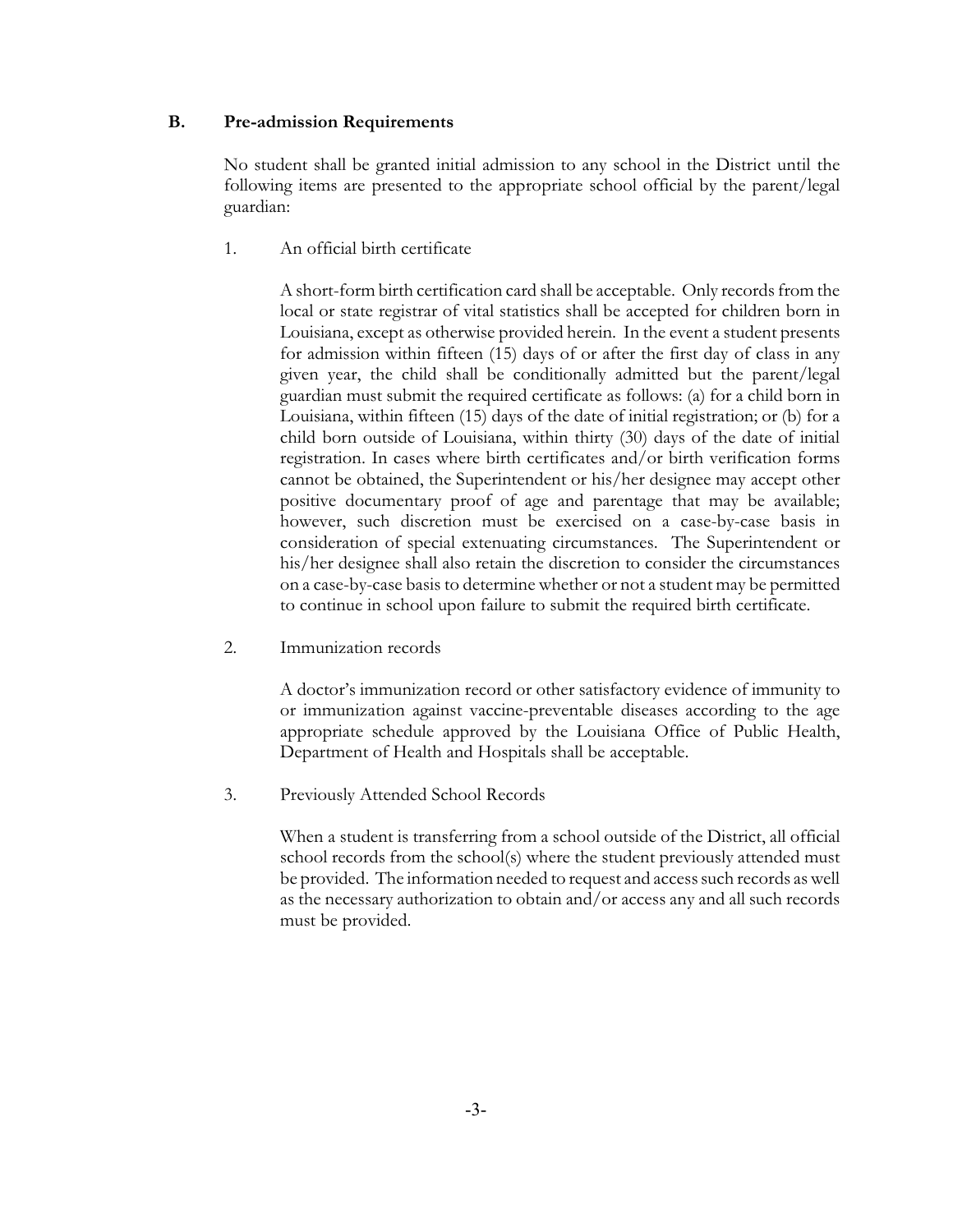4. Kindergarten Records

When a student is registering to attend the first grade in the District but did not attend kindergarten in the District, acceptable evidence of completion of at least a full-day public or private kindergarten for a full school year must be presented. Alternatively, before being admitted to the first grade, the student must satisfactorily pass an academic readiness screening administered by the District.

5. Proof of Bona Fide District Residence

As provided below, acceptable evidence that a student actually resides with his/her parent/legal guardian in the geographical boundaries of the District must be submitted to determine both bona fide residence for admission to any school in the District and for assignment to a particular school within the proper attendance zone. Only the limited circumstances addressed below shall provide exceptions to this requirement.

# **II. REGISTRATION**

Each student seeking to attend school in the St. Martin School District shall be required to register at the school to which he/she is assigned according to the attendance zone of his/her residence.

All students attending schools in the District during school year 2015-2016 shall be required to re-register for the 2016-2017 school year.

All students presenting for first time enrollment in the District shall be required to complete the initial registration requirements.

All students must provide residency verification every school year subsequent to their initial registration or re-registration in order to continue attending schools in the District.

## **A. Registration Procedure**

In order to register a child to attend school in the District, the parent/legal guardian must complete a registration form, as provided by the District, and submit the required residency verification documentation, as described below. No child shall be granted admission in the District or permitted to attend class, participate in extra-curricular activities (including athletics), or otherwise be supervised in any manner by the District until the required registration, including valid residency verification, is completed and approved.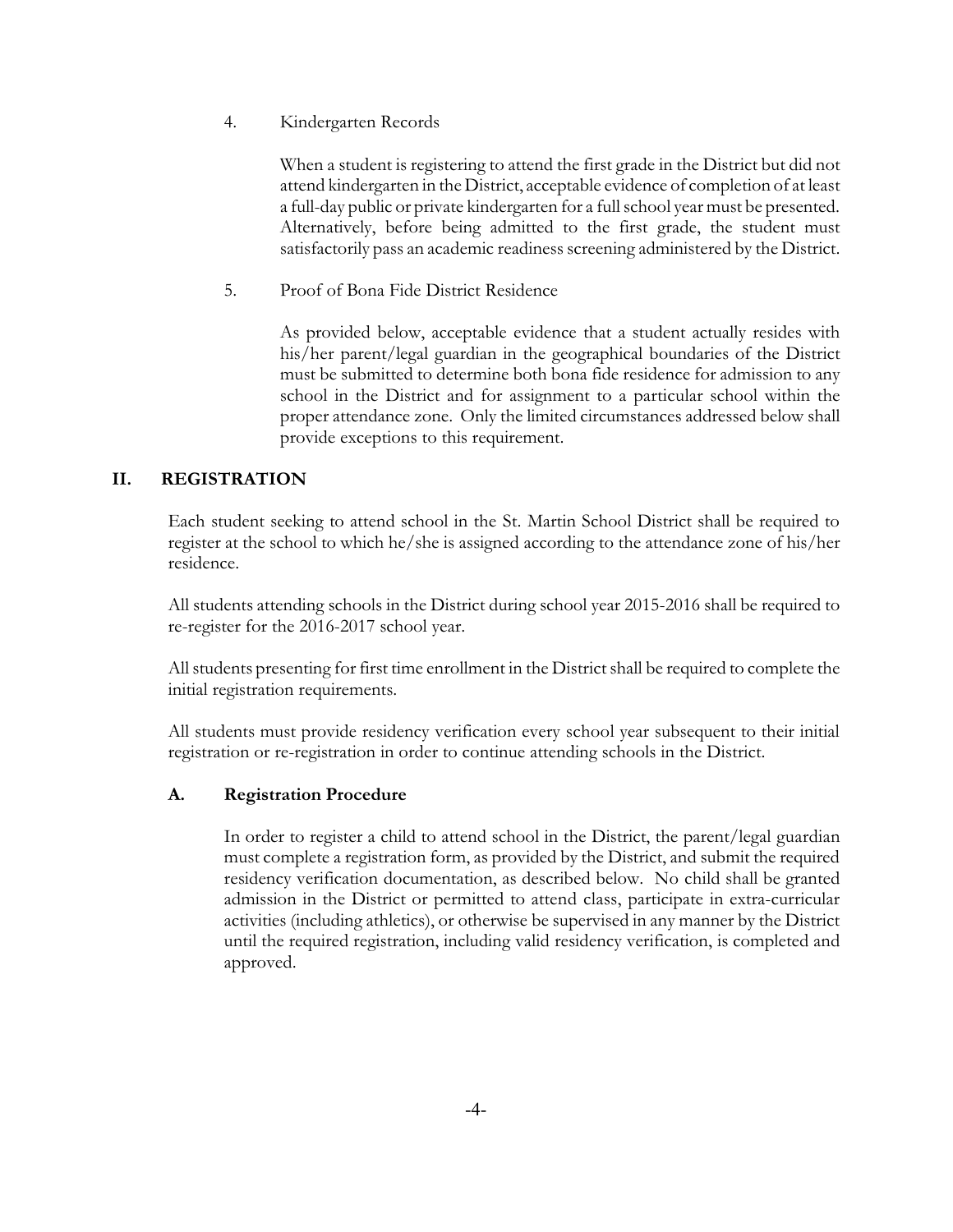### **B. Residency and Verification**

### 1. Residency Defined

A student's residence shall be the place where he/she lives with his parent, legal guardian, or, under certain particular circumstances, with an adult other than his/her parent/legal guardian. A student shall only have one (1) residence for school admission and assignment purposes. A student's residence shall be the place where he/she predominantly takes meals, sleeps, and maintains his/her personal belongings.

### 2. Verification Requirements

The District shall verify the residency of each student according to the procedures set forth below.

a. First Time or Re-Registration

Each student entering the District for the first time or reentering after interrupted attendance shall be required, consistent with paragraphs(b)- (f) below, to verify his/her residence address as part of the registration process.

b. Home Visits

The Supervisor of Child Welfare and Attendance shall have the discretion to determine when a home visit may assist in the residency verification process and to conduct such home visits as and with the assistance of such employees and/or other personnel he/she may be deemed appropriate. The failure of a parent, legal guardian, or other adult/person with whom a student is claimed to reside to permit and/or to cooperate with any home visit that may be made by the Supervisor of Child Welfare and Attendance and/or his/her designees for purposes of residency verification may be cause to deny admission, assignment, or transfer, as applicable.

c. Students Residing with Parent or Legal Guardian

The parent or legal guardian of a student seeking to be admitted in any District school must provide at least two (2) of the items numbered (1) through (6) below as verification of their residential address. Each document must include a physical 911 address and be in the name of the parent/legal guardian. No document with a post office box as an address shall be accepted.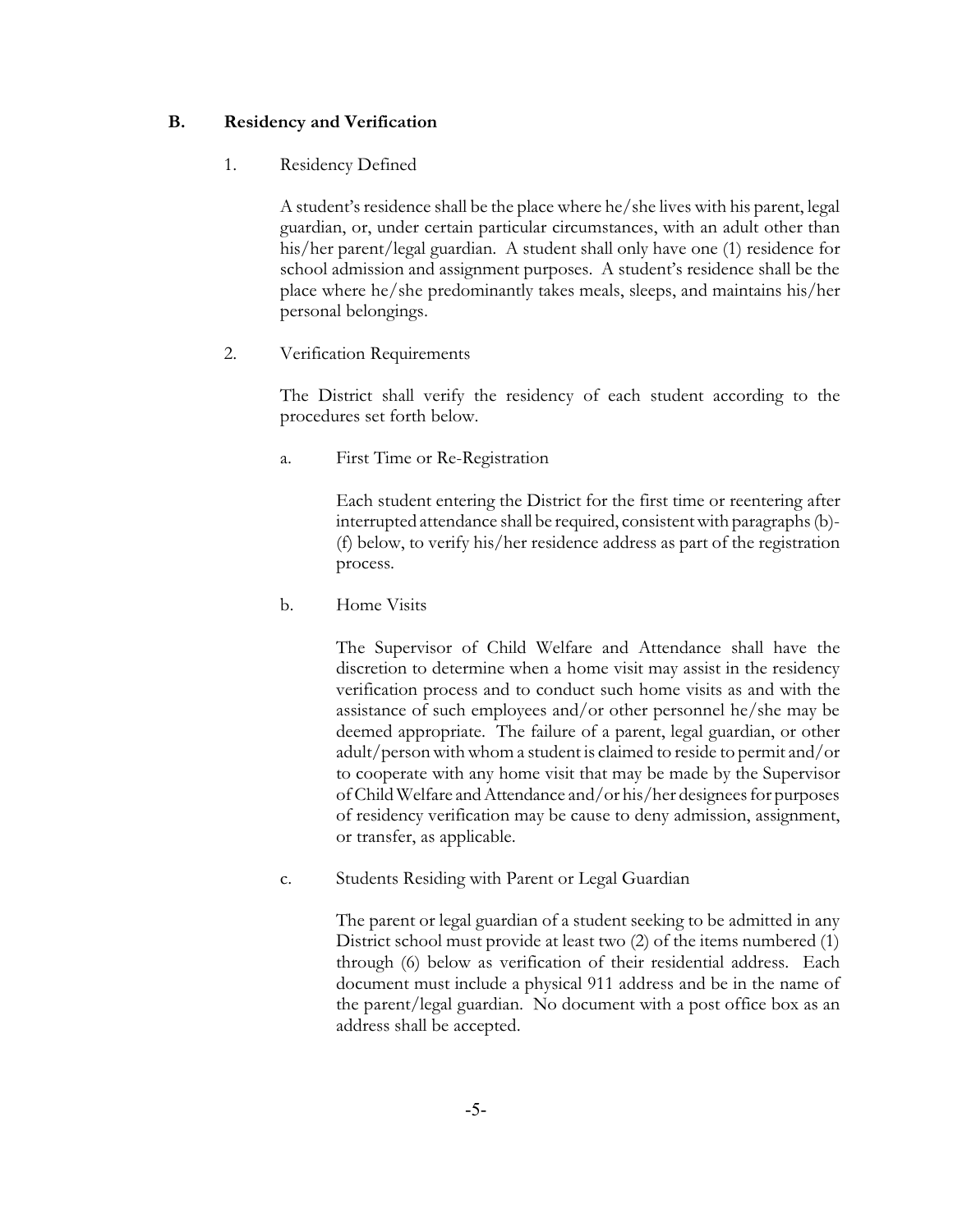- 1) Property tax records;
- 2) Mortgage documents or property deed;
- 3) Apartment or home lease or notarized statement of the verified property owner (by submitted property deed or other valid ownership documentation) identifying himself/herself as the property owner, describing the property, the term of lease, and identifying the leaseholder;
- 4) One (1) current utility bill showing the physical residence address for service at that address (Note: Multiple utility bills shall not be accepted for residency verification; only one (1) utility bill together may be submitted along with another of the listed documents to meet this requirement);
- 5) Affidavit and/or personal visit by a designated District official; and
- 6) In every case where a student is living with a legal guardian who is not a verified parent (by birth certificate), the court decree declaring the District resident to be the legal guardian of the student must be presented.
- 3. Students Residing with Adults Other Than Parent/Legal Guardian

A student who resides with an adult other than a parent or legal guardian must provide the following to verify his/her residency:

- a. The adult claiming District residency must meet the criteria of sub-part b above, as required of a parent or legal guardian; and
- b. The adult must provide a notarized document stating his/her relationship to the student, confirming that the student will be actually residing in his/her home for a period of time encompassing the entire upcoming school year, and fully explaining the reason(s) for the living arrangement. In order to validate residence with an adult who is not a parent or legal guardian for school admission and assignment purposes, the Superintendent or his/her designee must consider the reasons for such residence arrangement on a case-by-case basis and must determine that the reasons are extraordinary such that they support the exception which allows a residence. School attendance in the District or a particular attendance zone shall not be an acceptable reason for validating residence with an adult who is not a parent or legal guardian.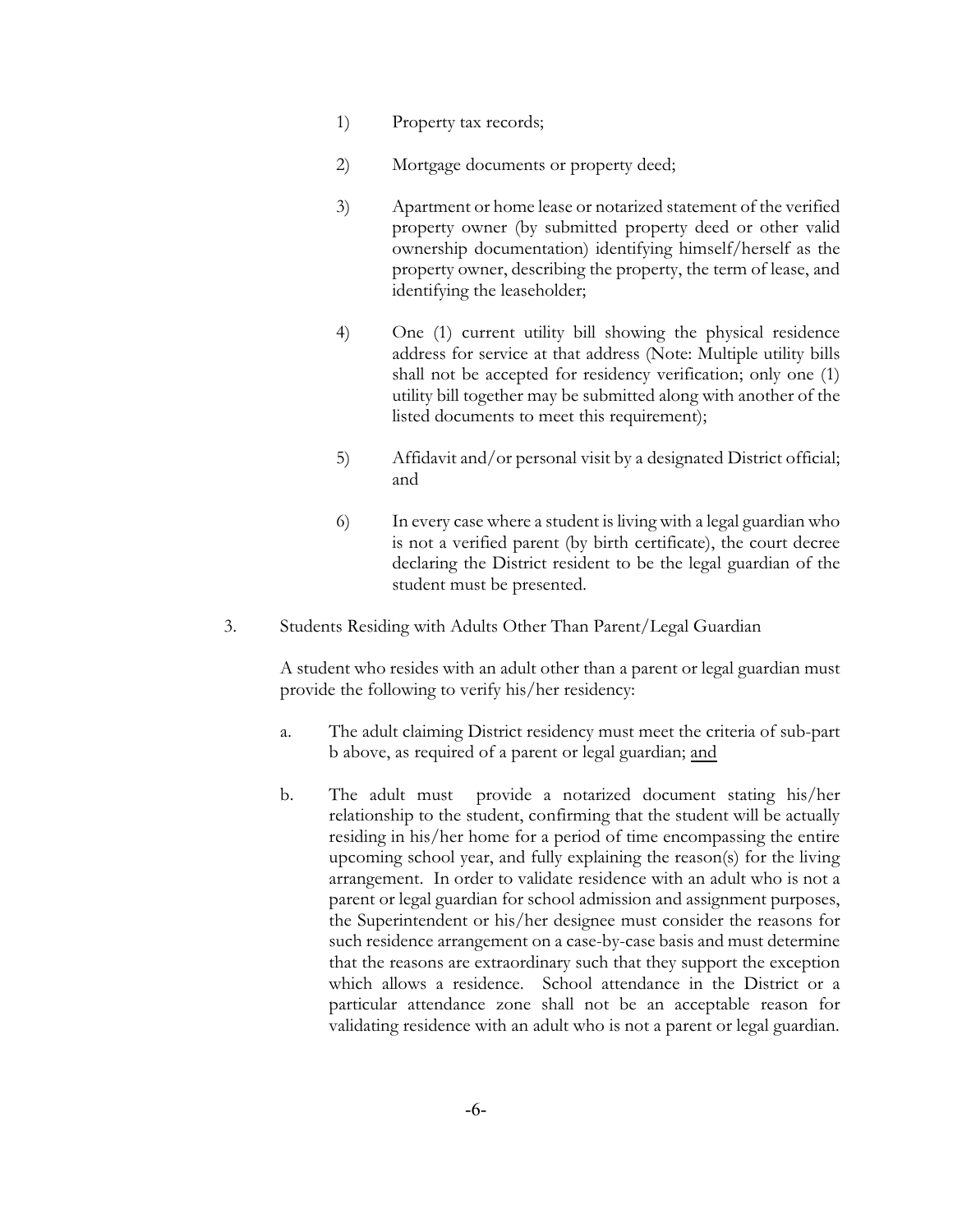- c. No "custody by mandate" or "provisional custody" shall be acceptable to validate residence with an adult who is not a parent or legal guardian, regardless of any familial relationship.
- 4. Homeless Students

As provided above, the School Board shall comply with the requirements of the McKinney-Vento Homeless Assistance Act, 42 U.S.C. §11431, with regard to the assignment of any child who is homeless, as defined under that federal law.

## **III. ASSIGNMENT**

As long as the School Board is subject to compliance with the terms of a desegregation order governing student assignment and, in the event such an order is no longer applicable, until further action by the School Board, the attendance zones approved by the United States District Court in the desegregation case shall be utilized for purposes of student assignment.

The School Board shall assign each student to the grade-appropriate school within the attendance zone of his/her residence as determined by the residency verification process. Any student may apply for a transfer from the attendance zone of his/her residence to another attendance zone and such transfer request shall be granted or denied in accordance with the provisions set out below.

### **IV. TRANSFERS**

A student may be granted a transfer from one attendance zone to another only in two (2) circumstances:

- 1. He/she moves his/her actual residence from one attendance zone to another;
- 2. He/she is granted a valid transfer pursuant to the policy below.

No transfer shall be permitted other than those approved, according to the provisions herein, by the Supervisor of Child Welfare and Attendance in conjunction with the Transfer Request Review Committee, as provided below. Transfers can be restricted in the event that cumulative transfers under the options provided are found to be undermining the goals of the desegregation order.

The decision of the Supervisor of Child Welfare and Attendance may be appealed to the Superintendent, whose decision shall be final.

## **A. Transfer Requests**

1. Requirements

Any parent/legal guardian who desires a transfer from one attendance zone to another within the District must comply with the following requirements: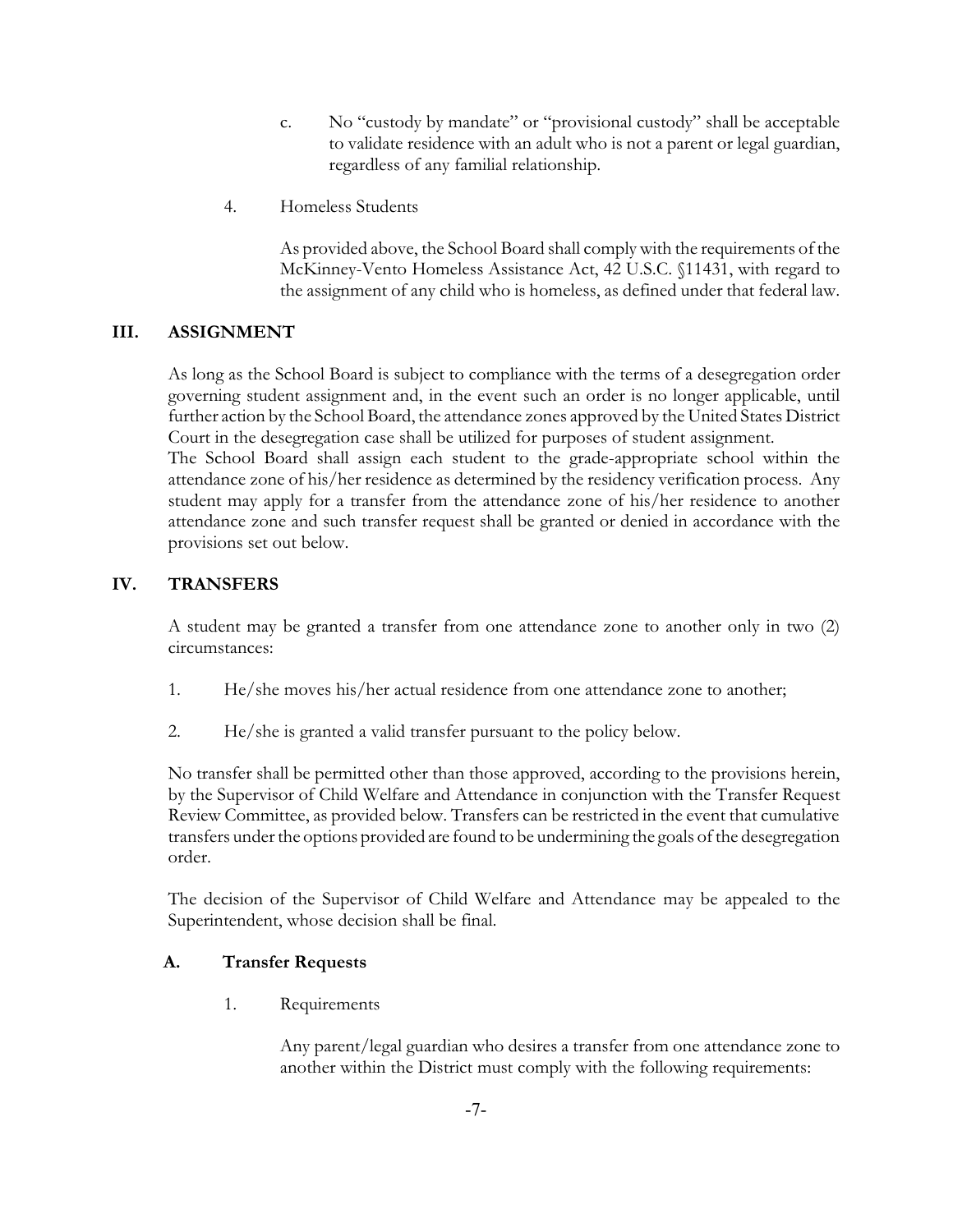- a. Fully complete a transfer request, in writing and on the form provided by the District;
- b. Provide all of the information and documentation required for the particular type of transfer requested, as detailed below; and
- c. Provide any further information pertaining to the requested transfer as may be requested by the Supervisor of Child Welfare and Attendance.

All students desiring a transfer for the 2016-2017 school year for any reason, whether currently attending on a Majority-to-Minority ("M-to-M") or other transfer, must submit a new transfer request by May 1, 2016. The only students who are not required to reapply are those Mto-M students who began attending grades preK-5 at Catahoula Elementary during the 2015-2016 school year.

2. Deadline

The completed transfer request must be submitted to the Supervisor of Child Welfare and Attendance by the end of the business day on May 1<sup>st</sup> prior to the academic school year for which the transfer is requested. An exception to this deadline may apply only if the Transfer Review Committee determines that the reason for the request did not arise or was not known/could not have been known before the deadline as evidenced by supporting documentation. Failure to be aware of the deadline shall not be an acceptable reason for extending the deadline.

#### **B. Transfer Request Processing**

The Supervisor of Child Welfare and Attendance shall convene and serve as chair of a Transfer Review Committee which shall be composed of four (4) central office administrators and four (4) principals from within the District, of whom four (4) shall be black and four (4) shall be white or another race. The Supervisor of Child Welfare and Attendance and the Truancy Coordinator shall serve as two (2) of the central office administrators on the Committee.

The Transfer Review Committee shall consider all properly submitted transfer requests in order to determine whether the requestshould be granted or denied. The Committee shall have the discretion to request further information from the parent/legal guardian if such is necessary or would assist in reaching a fair conclusion as to the validity of a transfer request. Failure of a parent/legal guardian to comply with a request for further information may be grounds to deny a transfer request.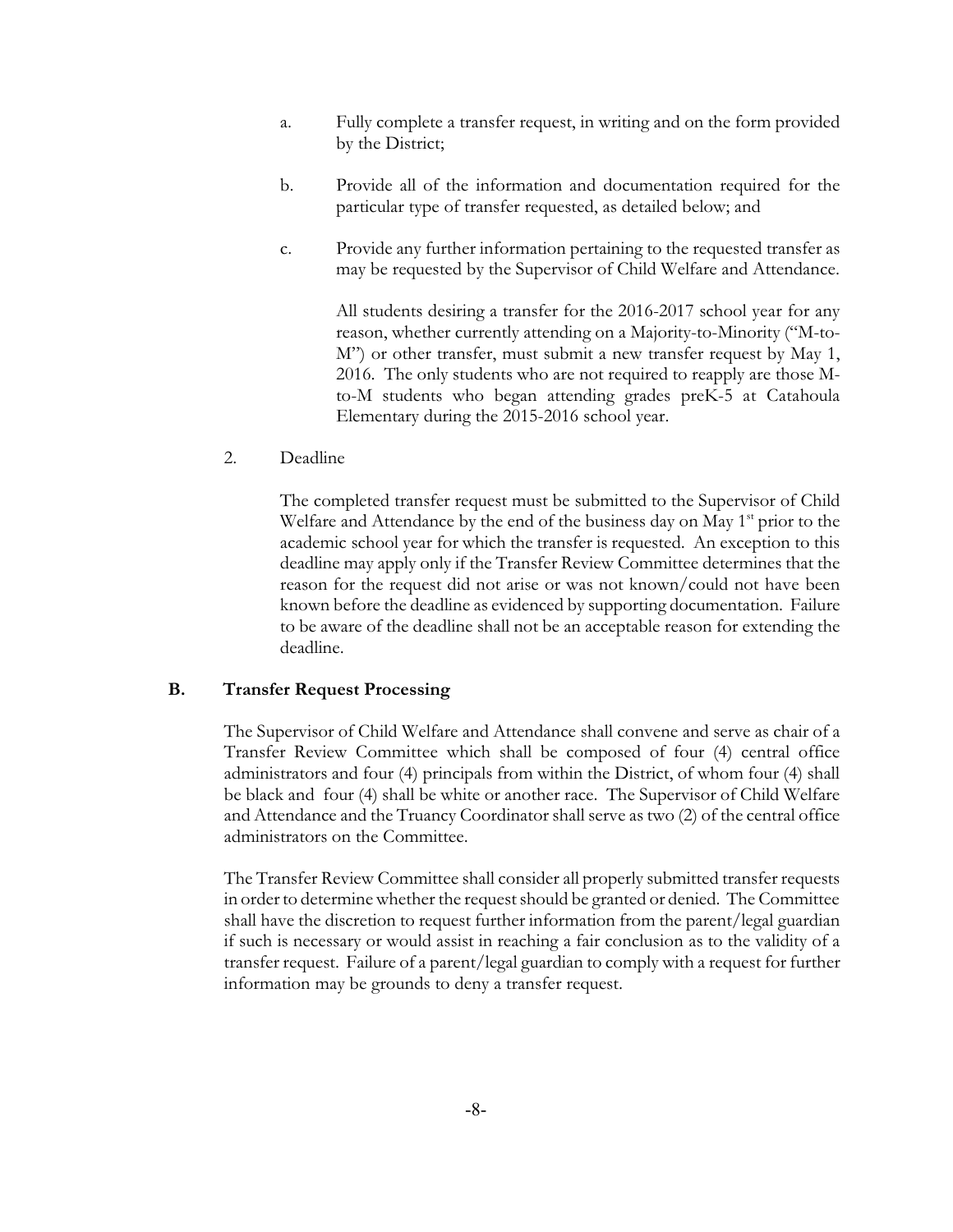The Supervisor of Child Welfare and Attendance shall ensure that proper notice, via the method he/she deems to be most effective, is provided to the parent/legal guardian within a reasonable time following the decision of the Transfer Review Committee. Such notice shall include whether the transfer was granted or denied and, if denied, the reason for such denial.

## **C. Duration of Transfers**

Majority-to-Minority ("M-to-M") transfers shall continue until the student completes the highest grade offered at the school to which the transfer was granted; no reapplication is necessary (except as provided above). However, if the M-to-M student changes his residency during the term of his M-to-M transfer, the parent/legal guardian must notify the school principal and, if his/her qualification for an M-to-M transfer shall be redetermined based on his new residential school zone. Further, once the M-to-M transfer student completes all grade levels at the receiving school, the student must apply for a new M-to-M transfer if he/she desires to continue his/her education at the next grade-level school in the attendance zone.

All transfers other than M-to-M transfers shall be granted and valid for one (1) school year only and students must reapply every year by the deadline. Receiving a transfer for one (1) school year shall not ensure that the same transfer will be granted for subsequent years.

#### **D. Applicability of All Desegregation Orders**

The School Board shall comply with all provisions related to M-to-M transfers which are included in any desegregation order relevant to student assignment..

#### **E. Reasons for Transfer**

Transfers shall be approved only if the student is eligible for one of the following reasons.

1. Majority-to-Minority Transfers

Majority-to-Minority ("M-to-M") transfers will be available for any student in grades kindergarten through 12 whose race is in the majority at his/her gradeappropriate school in his/her residential attendance zone school to transfer to a grade-appropriate school in another attendance zone where his/her race is in the minority. Any student meeting this requirement shall be granted an M-to-M transfer.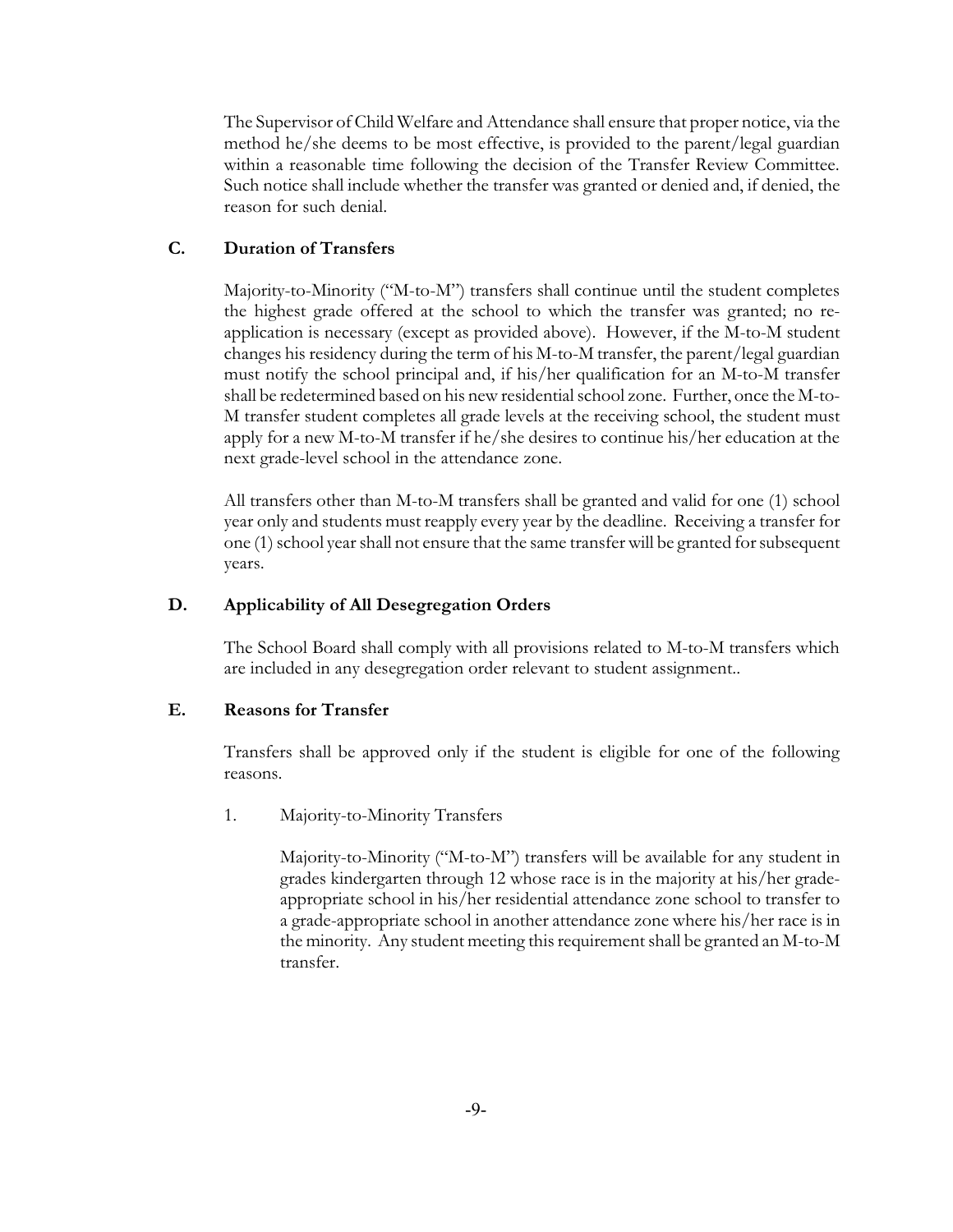- a. Transportation The District shall provide all students granted M-to-M transfers with free transportation to and from school. To the extent that the District may provide any student with free transportation to and/or from events held outside of regular school hours, the District shall extend the same courtesy to students granted M-to-M transfers.
- b. Capacity The School Board will ensure that a space is made available at the school to which a student is granted an M-to-M transfer. The lack of capacity at a receiving school shall not be justification for denying any M-to-M transfer request.
- c. Home School The school to which the M-to-M student transfers shall become the student's home school for all purposes until the student completes all grade levels at the particular school. The M-to-M transfer may not be revoked due to disciplinary, academic, capacity, or other reasons.
- d. Race Designation A student who is granted an M-to-M transfer may not obtain a subsequent M-to-M transfer based on a race designation different from that which was provided upon original enrollment in the District or upon which the initial M-to-M transfer was granted.
- 2. Child of Employee Transfers

Regardless of residence within or outside the District, children of school administrators, teachers, and other faculty members, non-instructional support personnel, and other personnel assigned to a particular school shall be granted a transfer to attend the school to which the parent is assigned. Transportation will be provided by the parent at no cost to the District.

**3**. Health of the Student

A student may be granted a transfer where attendance at his/her residentially assigned school would place his/her physical or mental health in jeopardy and where attendance at another school would better meet his/her health needs, subject to the following requirements.

a. The student's application for such a transfer must include a statement of support signed by at least two (2) non-associated medical doctors or mental health providers, which must provide: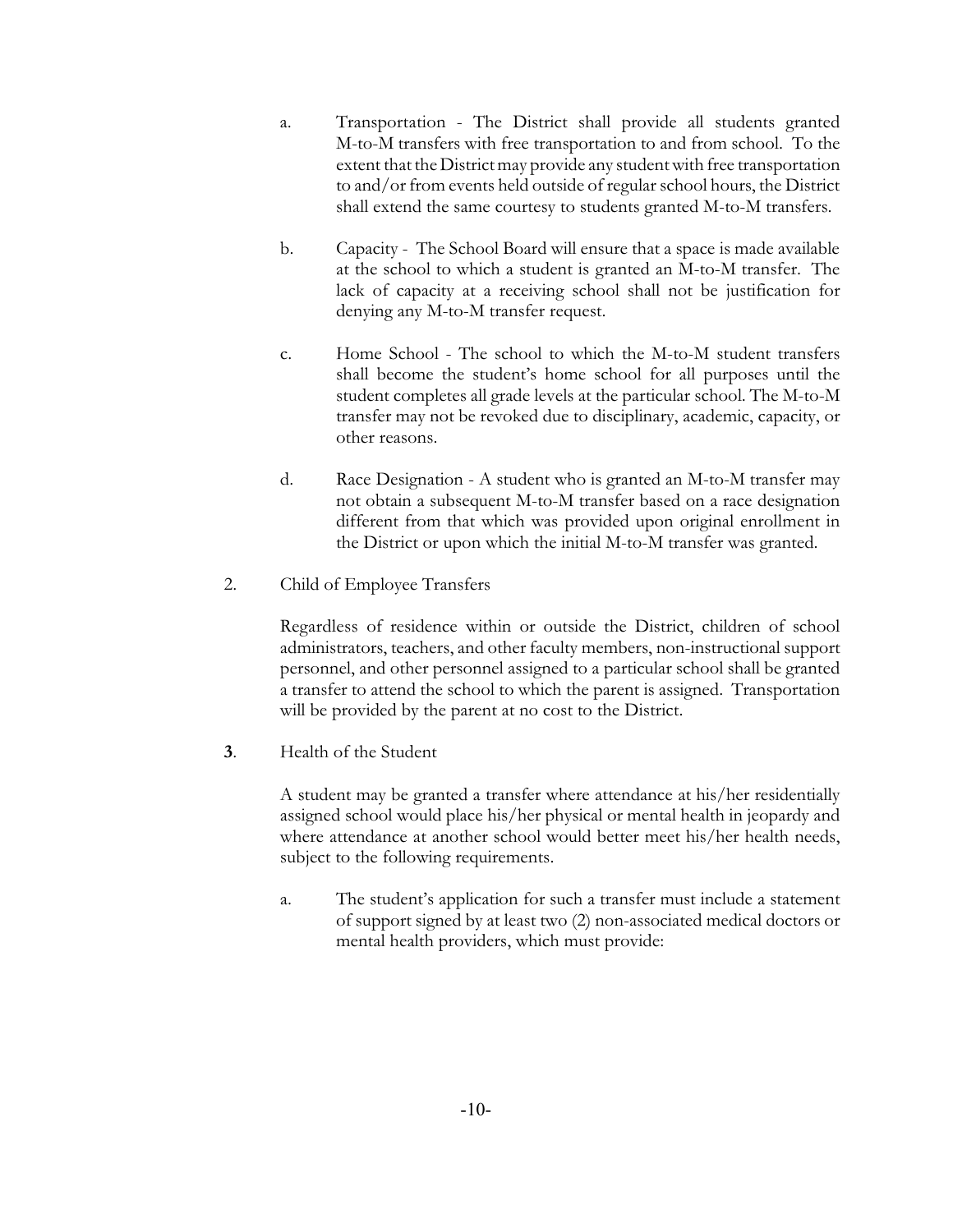- 1) A certification of the student's health condition; and
- 2) An explanation, in detail, of why attendance at the sending school places the student's health in jeopardy and why attendance at the requested school is better for the student's health condition.
- b. At least one (1) of the doctors providing the required supporting statements must be the student's treating physician.
- 5. Safety of the Student

A student may be granted a transfer if his/her safety is in jeopardy if attendance continues at his/her residentially assigned school, subject to the following requirements.

- a. A student's application for such a transfer must include a statement signed by the student's parent/guardian and/or the principal of the sending school which must provide:
	- 1) An explanation of the potential harm to the student in that school;
	- 2) Any supporting documentation that may be available; and
	- 3) An explanation of how the transfer will address the student's specific safety concerns.
- 6. Extraordinary Hardship Transfers

A student may be granted a transfer based on an extraordinary hardship arising from a situation that does not fall within any of the student transfer provisions listed above but which warrants the transfer of that student to another school in the District (including, but not limited to, a natural disaster, incarceration of the custodial parent/legal guardian, severe illness of a parent/legal guardian, domestic abuse in the student's home, neglect or other child welfare needs), subject to the following requirements.

a. The student's parent/guardian and/or appropriate child welfare official may apply for an exceptional hardship transfer, which application must provide: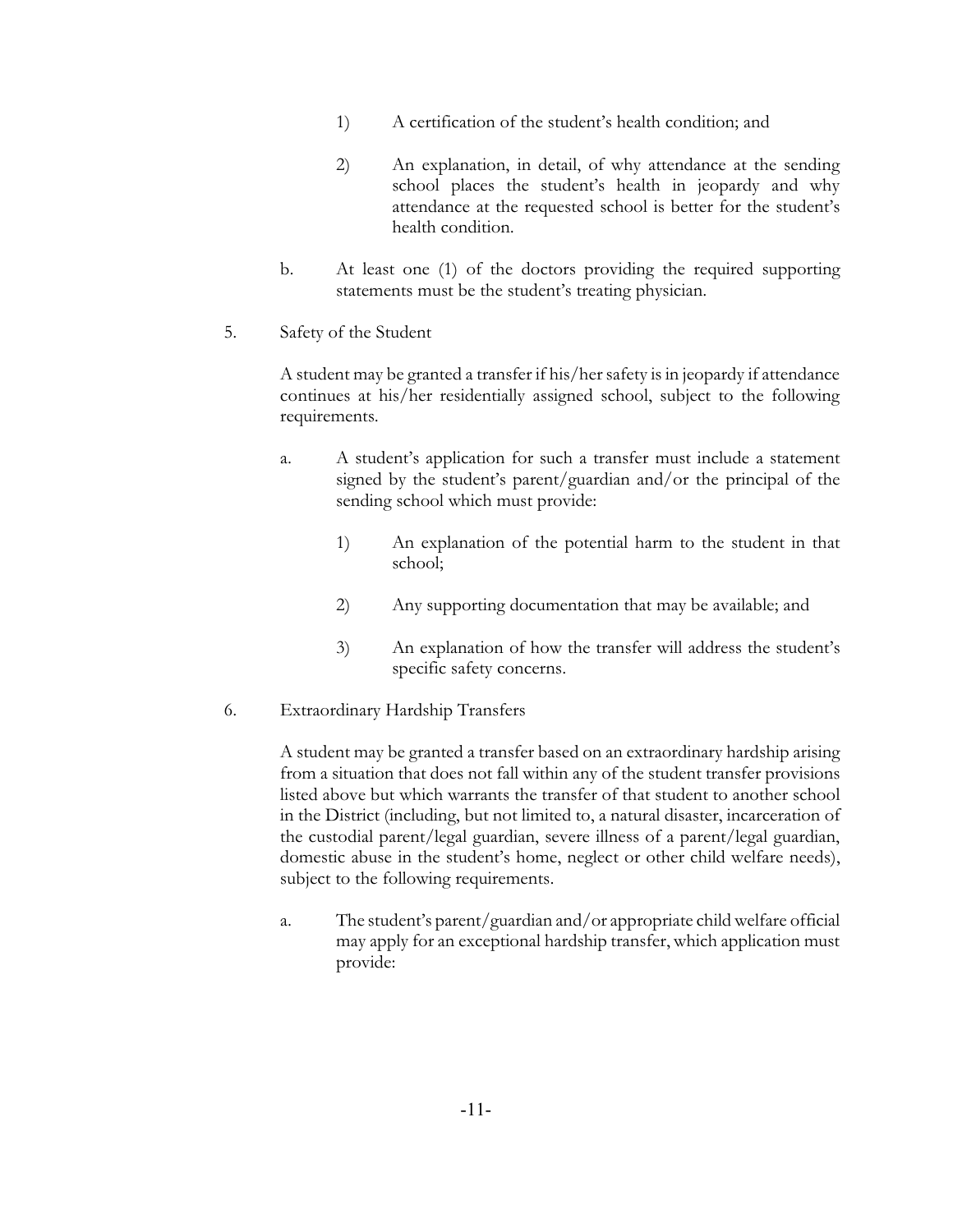- 1) A signed, dated, and notarized statement providing:
	- a) a detailed explanation of the exceptional hardship;
	- b) why the hardship requires a transfer from the sending school;
	- c) why the receiving school can best accommodate the exceptional hardship; and
	- d) supporting documentation, if any is reasonably available to the applicant.
- 2) In addition to many other circumstances that may also not qualify as an exceptional hardship, child care needs will not qualify as an exceptional hardship under this provision.

## **V. Unapproved Out-of-Zone Attendance**

In the event an employee of the District has reason to believe that a student is attending school in an attendance zone other than his/her residential or valid transfer attendance zone, the employee shall be required to provide such information to the school principal and the Supervisor of Child Welfare and Attendance, who shall conduct an investigation to determine the proper assignment for the student. If it is determined that a student is not attending school in the proper attendance zone, the Supervisor of Child Welfare and Attendance shall issue such notices and take such steps as necessary to withdraw the student from the improper attendance zone and, if within attendance is proper at another school in the District, to enroll the student in the proper attendance zone.

#### **VI. Falsification of Documents or Other Misrepresentation of Residency**

As long as the District is subject to compliance with the terms of a desegregation order governing student assignment, a person shall be subject to penalties for perjury or for making a false statement in a federal legal proceeding if he/she presents or is complicit in the presentation and/or processing of any document that is falsified or otherwise constitutes a fraudulent document presented or otherwise presents or is complicit in making other false representations for the purpose of having a student assigned to a District school for which the student is not zoned to attend under the provisions of this policy.

Regardless of whether a desegregation order is applicable to student assignment, falsification of any documents or presentation of false information for the purpose of obtaining a student's admission, assignment, or transfer to/in the District shall be grounds for rejecting admission, assignment, or transfer without further consideration. The Superintendent or his/her designee shall have the discretion to make such determination, which shall be final.